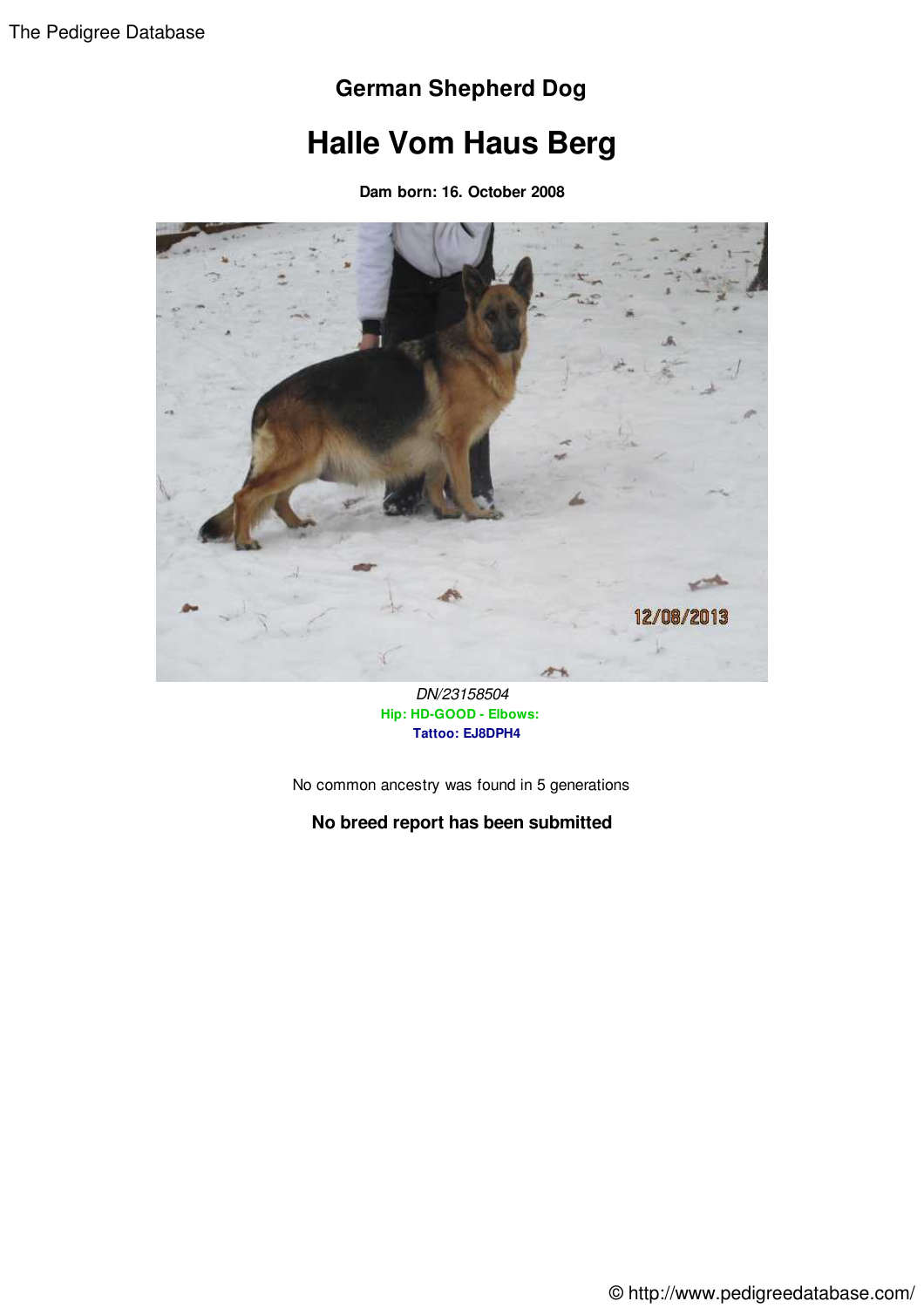The Pedigree Database

## **Pedigree for Halle Vom Haus Berg**



© http://www.pedigreedatabase.com/